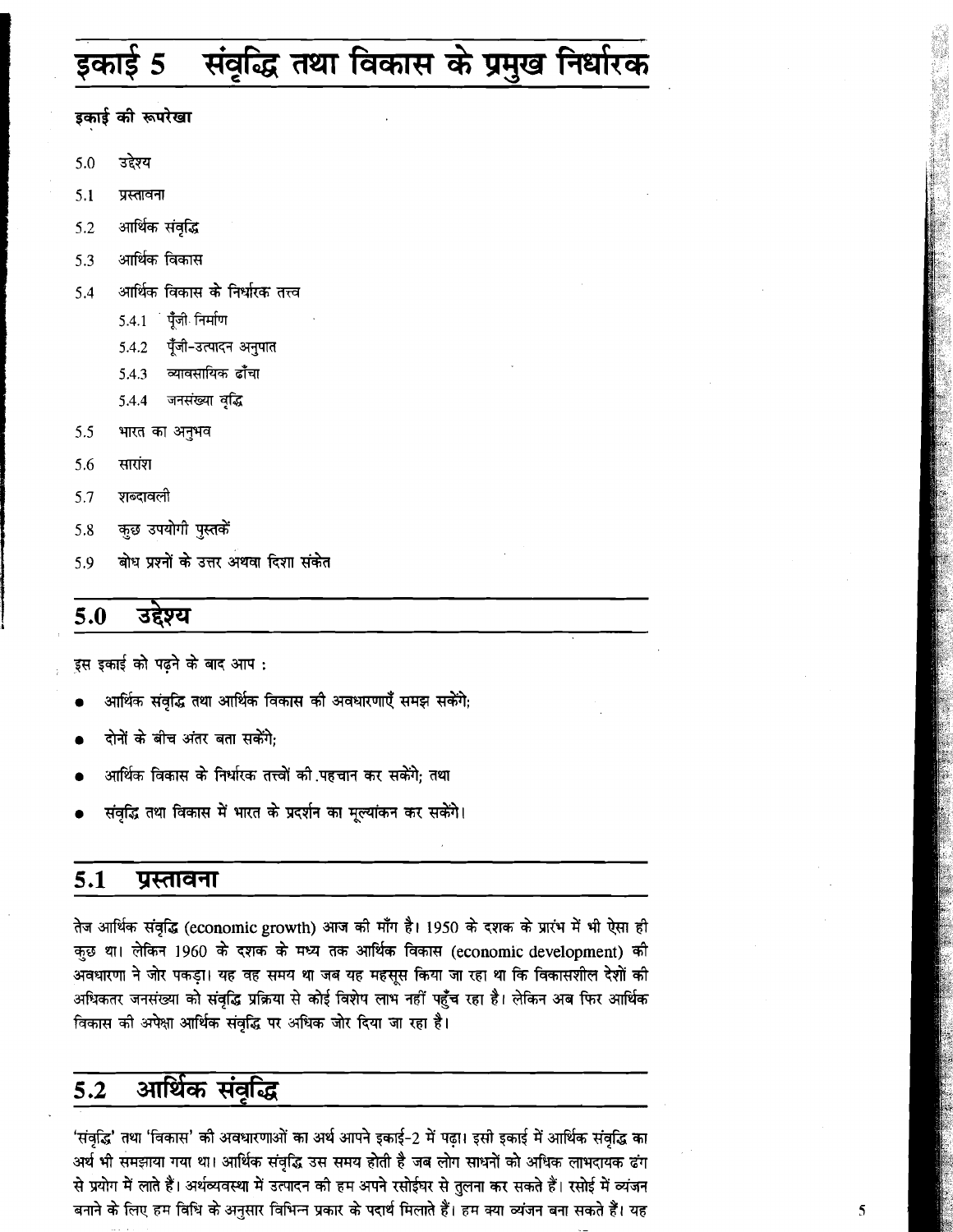भारतीय अर्थव्यवस्था : संवद्धि तथा विकास

इस बात पर निर्भर होता है कि इसको बनाने की विधियाँ कितनी हैं और पदार्थ कितने हैं। इसी प्रकार वस्तुओं व सेवाओं का उत्पादन इस बात पर निर्भर होता है कि साधन कितने उपलब्ध हैं और इन्हें प्रयोग में लाने की कौन-कौन सी प्रौद्योगिकी में परिवर्तन आता है तो उत्पादन भी बढेगा। उत्पादन स्तर में वृद्धि की इस प्रक्रिया को आर्थिक संवृद्धि कहते हैं। संक्षेप में, आर्थिक संवृद्धि से अभिप्राय एक निश्चित अवधि के दौरान राष्ट्रीय उत्पादन (आय) या फिर प्रति व्यक्ति राष्ट्रीय आय में वृद्धि है।

#### आर्थिक विकास  $5.3$

आर्थिक संवृद्धि की तुलना में आर्थिक विकास एक विस्तृत अवधारणा है। यह एक जटिल अवधारणा है। इसकी कोई एक निश्चित परिभाषा कठिन है। विकास की परिभाषा सामाजिक परिवर्तन सहित आर्थिक विकास के रूप में की जाती है। सामाजिक परिवर्तन में बेहतर जीवन स्तर, आये तथा सम्पत्ति का समान वितरण, उत्पादक रोज़गार, सबके लिए सुविधाएँ, स्वास्थ्य तथा सफाई की पर्याप्त सुविधाएँ, सबके लिए शिक्षा आदि। इन सबके बारे में हमें ऐसे सामाजिक सूचकों से पता चलता है जैसे जन्म के समय जीवन प्रत्याशा (life expectancy), साक्षरता दर, जन्मदर व मृत्युदर, प्रति लाख जनसंख्या के पीछे हस्पताल व स्कूल, कृषि क्षेत्र में लगा श्रम शक्ति का अनुपात आदि।

विकास की परिभाषा करने के प्रयासों ने कुछ सामान्य परिभाषाओं को जन्म दिया है। इनमें से कुछ तो एक-दूसरे से भिन्न हैं विशेषतया इस बारे में कि विकास-सूचकांक में क्या-क्या शामिल हों। विकास का मुख्य तत्त्व यह है कि अर्थव्यवस्था में परिवर्तन को प्रक्रिया को ही आर्थिक विकास कहते हैं। ये कारक अप्रत्यक्ष रूप से आर्थिक विकास लाते हैं। इससे होने वाले लाभों से आनंद उठाना विकास कहलाता है। आर्थिक विकास आर्थिक संवृद्धि तथा विकास के बीच की स्थिति है।

आधारभुत तौर पर, आर्थिक विकास से अभिप्राय है अर्थव्यवस्था के सभी क्षेत्रों में आर्थिक, और उच्च उत्पादन स्तर प्राप्त करना। उत्पादन स्तर प्रौद्योगिको स्तर का फलन होता है। प्रौद्योगिको का ऊँचा स्तर प्राप्त करने के लिए अर्थव्यवस्था को दो बातों की आवश्यकता होती है :

- मशीनों, साज सामान, औज़ार आदि की मात्रा बढ़ाना (यानि भौतिक पूँजी निर्माण); और  $i)$
- भौतिक पूँजी का उपयोग करने हेतु देश की जनसंख्या को बेहतर शिक्षा, सफाई, व स्वास्थ्य सुविधाएँ ii) प्रदान कर श्रम शक्ति को प्रशिक्षण देना (यानि मानव पूँजी निर्माण)। संक्षेप में, आर्थिक विकास भौतिक व मानव पुँजी निर्माण की दर, बढ़ाने की एक प्रक्रिया है ताकि जनसंख्या का जीवन स्तर ऊपर उठ सकें। आर्थिक विकास की प्रक्रिया को लोगों की क्षमताएँ बढाने तथा अवसर सलभ कराने की प्रक्रिया के रूप में देखा जा सकता है।

आर्थिक विकास के सूचकांक जीवन की गुणवत्ता को बहुत महत्त्व देते हैं। इनका भाव तीन प्रकार के परिवर्तनों पर आधारित होता है : जीवन प्रत्याशा, शिशु मृत्युदर तथा साक्षरता दर।

इन तीनों के बारे में विवेचन और मुल्यांकन से हमें इन्हें समझने में काफी सहायता मिलेगी। अगली इकाई में हमें सामाजिक परिवर्तन के माप के बारे में कुछ पता चलेगा। इन मापों के आधार पर एक अर्थव्यवस्था के प्रदर्शन का मूल्यांकन विभिन्न अवधियों में और विभिन्न देशों की तुलना में कर सकते हैं।

### बोध प्रश्न 1

आर्थिक 'संवृद्धि' की परिभाषा कीजिए? (तीन पंक्तियों में बताइए।)  $1)$ 

6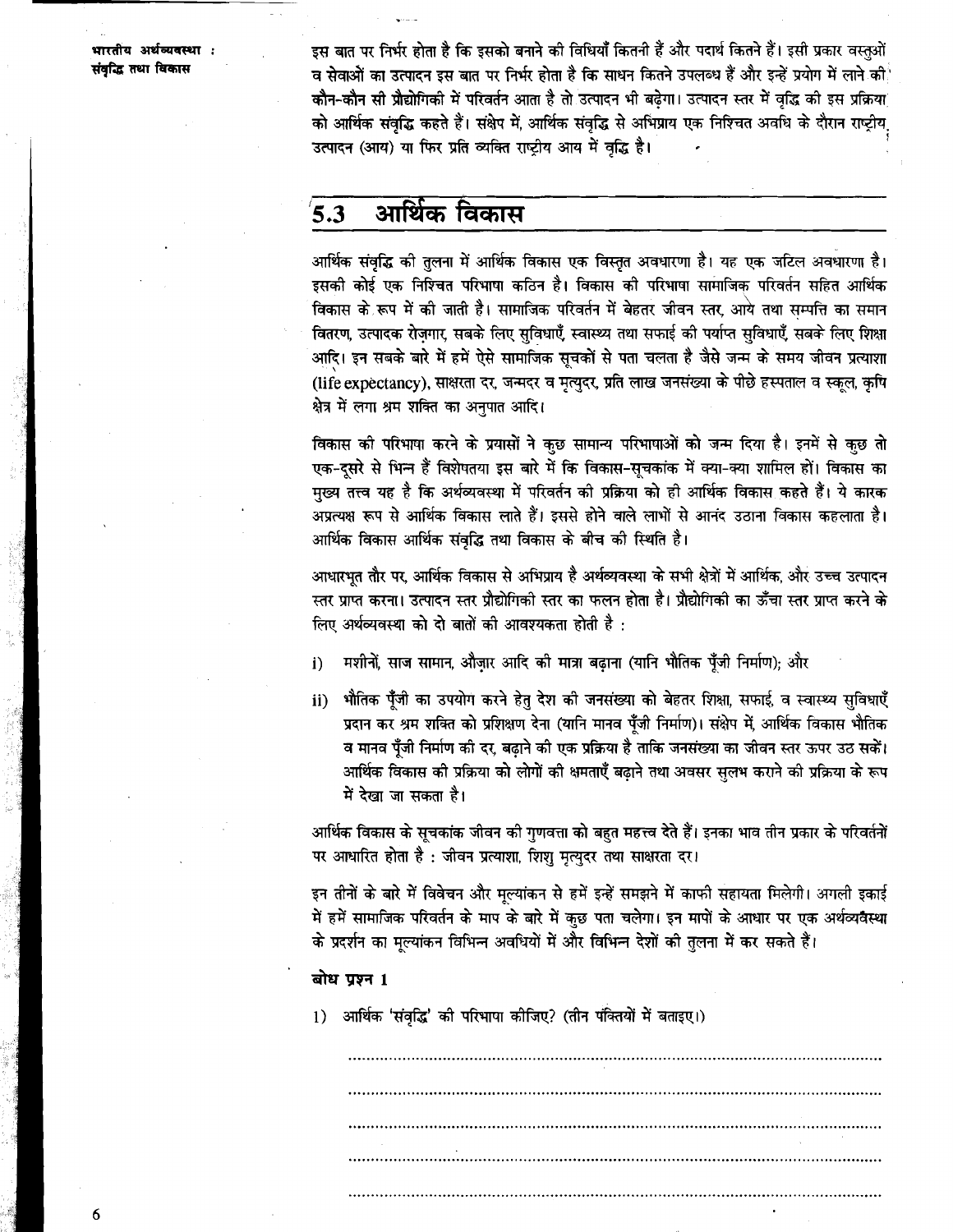्आर्थिक 'विकास' क्या होता है? (तीन पंक्तियों में लिखिए।)  $2)$ 

आर्थिक 'संवद्धि' और आर्थिक 'विकास' के बीच क्या अंतर है? 3)

#### आर्थिक विकास के निर्धारक तत्त्व  $5.4$

आर्थिक संवद्धि आर्थिक विकास का एक आवश्यक भाग है। जनसंख्या के जीवन स्तर में निरंतर वद्धि लाना आय में वृद्धि पर निर्भर करता है। आर्थिक संवृद्धि के महत्त्वपूर्ण निर्धारक तत्त्वों को हम आर्थिक कारक भी कह सकते हैं।

एक खुली अर्थव्यवस्था में राष्ट्रीय आय की वृद्धि की दर दो बातों : (i) निवेश दर, तथा (ii) पूँजी-उत्पाद अनपात पर निर्भर होती है : यानि.

निवेश-राष्ट्रीय आय अनुपात (I/Y) राष्ट्रीय आय की वृद्धि दर = --------------------------------- = (I/Y) . (Y/K) पूँजी-उत्पाद अनुपात (K/Y)

 $\mathbf{I}$ निवेश

Y राष्ट्रीय आय अथवा उत्पादन

राष्ट्रीय पूँजी का स्टॉक K

अन्य शब्दों में राष्ट्रीय उत्पादन में वृद्धि की दर को तेज करने के लिए अर्थव्यवस्था में निम्नलिखित दो परिवर्तन आवश्यक होते हैं:

क) निवेश दर (यानि निवेश-आय अनुपात) में वृद्धि लाना

यदि अन्य बातें पूर्ववत् रहें, निवेश (यानि पूँजी निर्माण) की दर जितनी अधिक होगी, राष्ट्रीय आय में वृद्धि की दर भी उतनी ही अधिक होगी। एक अर्थव्यवस्था अपनी आय का जितना अधिक भाग निवेश में लगा पाएगी भविष्य आय में उतनी ही अधिक वृद्धि होगी।

खें) पूँजी-उत्पाद अनुपात घटाना

ऐसी शक्तियों को बढ़ावा देना जिससे पूँजीगत साधनों का कुशल प्रयोग करके पूँजी-उत्पाद अनुपात कम किया जा सकता है। कुशलता में वृद्धि पूँजी-उत्पाद अनुपात घटाती है। इससे हम कम पूँजी से अधिक उत्पादन प्राप्त कर सकते हैं।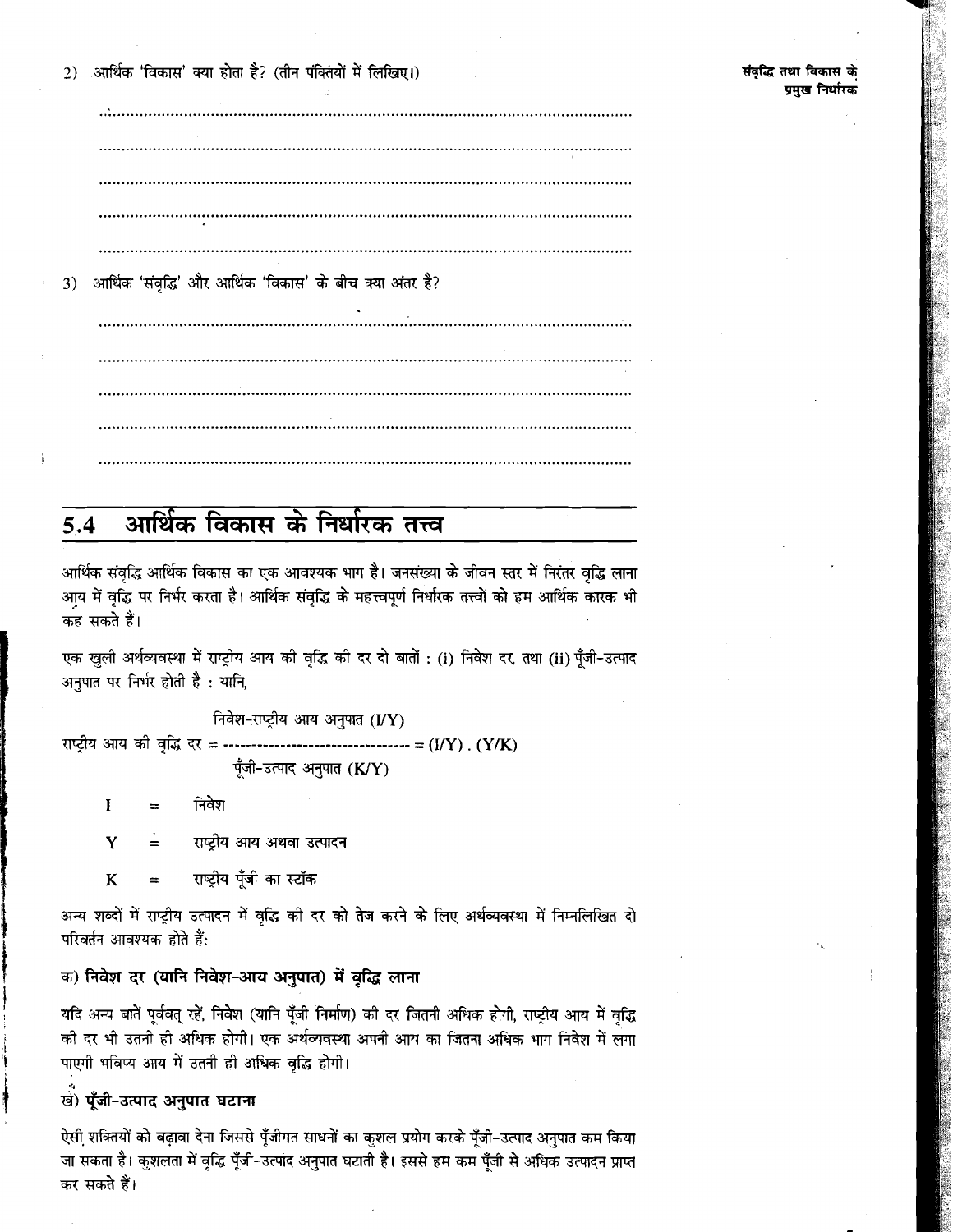भारतीय अर्थव्यवस्था : संवृद्धि तथा विकास

# 5.4.1 पूँजी निर्माण

पूँजी से अभिप्राय मशीनों, औजारों व साज समान के स्टॉक तथा श्रमिकों की कुशलता में सुधार से है जिनका कि संवृद्धि की प्रक्रिया पर अच्छा प्रभाव पड़ता है। एक अवधि के दौरान उसके स्टॉक में वृद्धि निर्माण कहलाती है। इसे निवेश भी कहते हैं।

आर्थिक संवृद्धि और विकास की प्रक्रिया में पूँजी निर्माण की एक निर्णायक भूमिका होती है। पूँजी निर्माण की दर बढ़ाना आवश्यक होता है ताकि देश में पूँजी का स्टॉक बढ़े और उससे आगे उत्पादन बढ़े। यही नहीं बल्कि पूँजी निर्माण के लिए यह आवश्यक है कि कुशलता निर्माण में सुधार भी हो ताकि उत्पादन बढ़ाने हेतु मशीनों, साज समान आदि का कशलता से प्रयोग हो।

योजना आयोग ने प्रथम पंचवर्षीय योजना में ये विचार व्यक्त किए हैं : एक समाज उत्पादन और भौतिक कल्याण का जो स्तर प्राप्त कर सकता है वह मुख्यत: उसके पूँजी के स्टॉक पर निर्भर होता है, यानि प्रति व्यक्ति भूमि की मात्रा, तथा मशीनों, भवनों, औजार व साज समान, कारखानों, रेल-इंजनों, सिंचाई सुविधाओं, विद्युत संस्थानों, संचार पर। पूँजी का स्टॉक जितना अधिक होगा, श्रम की उत्पादिकता भी उतनी ही अधिक होगी, अत: किए गए प्रयत्नों से वस्तुओं एवं सेवाओं का उत्पादन भी उतना ही अधिक होगा।

दूसरे देशों के अनुभव से यह पता चलता है कि आर्थिक संवृद्धि में गति लाने के लिए पूँजी निर्माण की दर का ऊँचा होना आवश्यक होता है। 1913 व 1939 के बीच जापान में पूँजी निर्माण की दर औसतन 16 से 20 प्रतिशत था। पूर्व सोवियत संघ की प्रथम पंचवर्षीय योजना में राष्ट्रीय आय का एक चौथाई से लेकर एक तिहाई तक भाग शुद्ध पूँजी निर्माण में लगाने का लक्ष्य था। बाद की योजनाओं में यह कम कर दिया गया था और यह राष्ट्रीय आय के लगभग 20 प्रतिशत पर स्थित हो गया था। पूर्वी यूरोप के कुछ देशों, जैसे कि चैकोस्लोवाकिया व पोलेण्ड में सकल निवेश की दरें 20 से 25 प्रतिशत के बीच थीं। तेज संवृद्धि प्राप्त करने वाले अन्य देशों के अनुभव से यह स्पष्ट हो जाता है कि भारत को भी अपने पूँजी निर्माण की दर 20 से 25 प्रतिशत तक ले जानी होगी।

# 5.4.2 पूँजी-उत्पाद अनुपात

पूँजी-उत्पाद अनुपात आर्थिक विकास का एक और निर्धारक तत्त्व है। एक इकाई का उत्पादन करने के लिए पूँजी की जितनी इकाइयों की आवश्यकता होती है, उसे पूँजी-उत्पाद अनुपात कहते हैं। इससे हमें अर्थव्यवस्था के विभिन्न क्षेत्रों में पूँजी की उत्पादिता के बारे में मालूम पड़ता है। भारत जैसे विकासशील देश में जहाँ की पुँजी की कमी है, यह और भी आवश्यक हो जाता है कि पुँजी की उत्पादिता का एक प्रकार का संक्षिप्त विवरण होता है।

विभिन्न उद्योगों में और विभिन्न देशों में पूँजी-उत्पाद अनुपात अलग-अलग होते हैं। समय के साथ-साथ ये बदलते भी रहते हैं। प्रथम पंचवर्षीय योजना के अनुसार ऐसा कोई एक पूँजी-उत्पाद अनुपात नहीं होता जो सभी देशों में और सभी समयों पर एक समान होता हो, बहुत कुछ इस बात पर निर्भर होता है कि आर्थिक विकास किस चरण तक पहुँच गया है और आगे विस्तार का ठीक-ठीक स्वरूप क्या होगा।

उदाहरणत:, आर्थिक विकास के प्रारंभिक चरण में जब एक देश आर्थिक बनियादी सुविधाओं में, जैसे सिंचाई परियोजनाओं, जल-विद्युत परियोजनाओं, सड़कें, रेलवे आदि पर, भारी निवेश कर रहा होता है, तो उत्पादन में तुलनात्मक वृद्धि कम होती है। उद्योगों की ऐसी समस्या को अविभाज्यता की समस्या कहते हैं। इसका अर्थ यह है कि कारखाने का पैमाना एक विशिष्ट आकार का होना चाहिए चाहे वास्तव में, जैसा कि प्रारंभ में होता है, इससे एक बहुत छोटे से अंश के आकार के कारखाने की ही आवश्यकता हो। छोटे आकार के कारखाने का निर्माण करना या तो महँगा बैठता है या फिर संभव ही नहीं हो पाता। लेकिन जैसे-जैसे शक्ति क्षमता और परिवहन साज समान का पूर्ण उपयोग होने लगता है, पूँजी-उत्पाद अनुपात में अनुकूल परिवर्तन आने लगता है।

आधारभूत उद्योग, जैसे लोहा व इस्पात, मशीनी औज़ार, इंजीनियरिंग, धातु आदि उपभोक्ता वस्तु उद्योगों की अपेक्षा अधिक पुँजी-प्रधान होते हैं। परिणामस्वरूप, आर्थिक नींव रखे जाने के विकास के प्रारंभिक वर्षों में पूँजी-उत्पाद अनुपात प्रतिकूल रहता है। लेकिन जैसे ही विकास गति पकड़ता है और उपभोक्ता वस्तुओं का महत्त्व बढ़ता है, पूँजी में थोड़ी वृद्धि से ही उत्पादन में अधिक परिवर्तन आने शुरू हो जाते हैं। अन्य शब्दों  $\rightarrow$  6.6.  $\rightarrow$  7.  $\rightarrow$  6.  $\rightarrow$  7.  $\rightarrow$  7.  $\rightarrow$  7.  $\rightarrow$  7.  $\rightarrow$  7.  $\rightarrow$  8.  $\rightarrow$  8.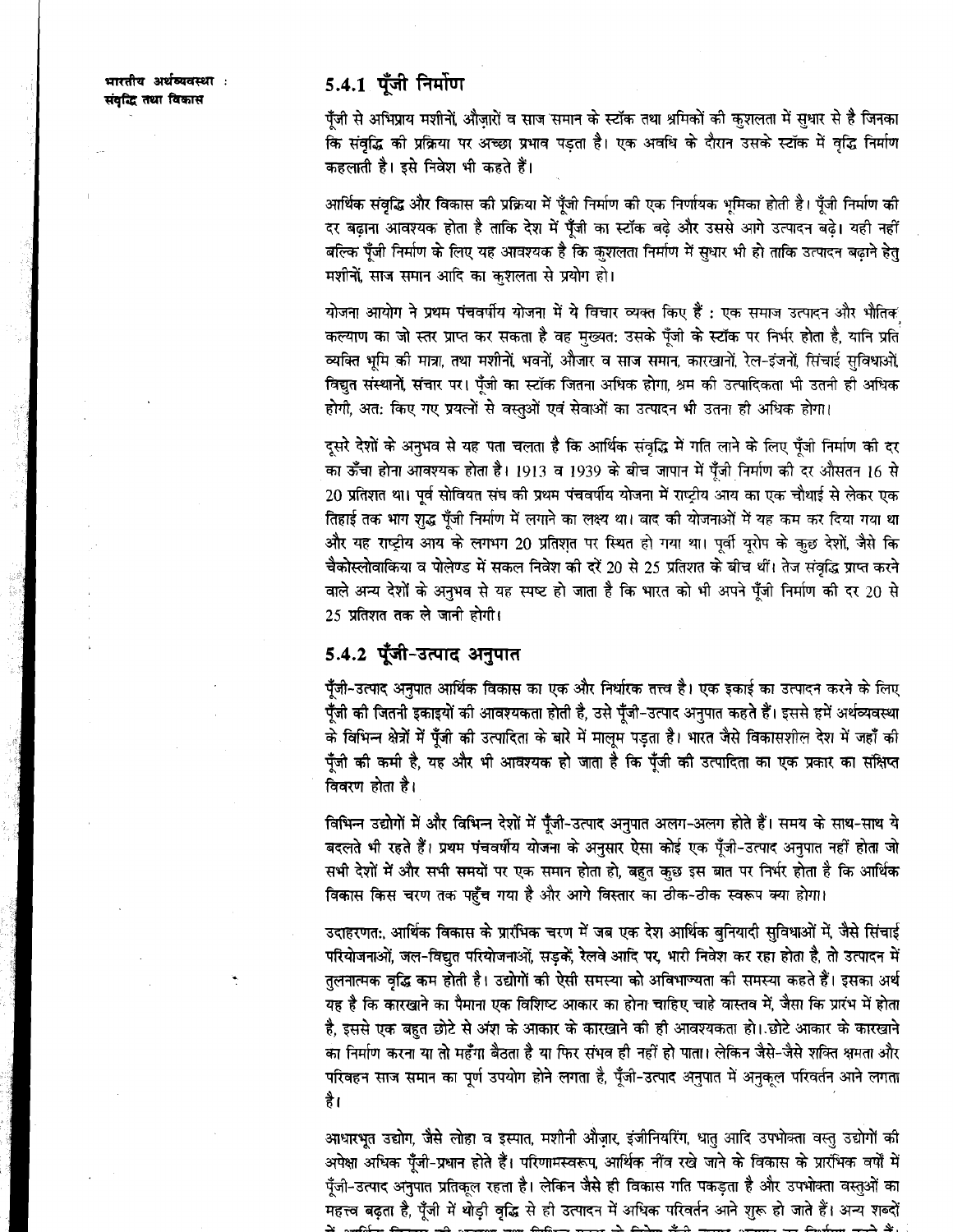संवरित तथा विकास पमख निर्धारक

कछ क्षेत्रों में (जैसे कृषि, लघु उद्योग आदि) पूँजी में थोड़ी वृद्धि से ही उत्पादन में वृद्धि की जा सकती है। इन्हें हम श्रम-प्रधान उद्योग या क्षेत्र कहते हैं। अन्य उद्योगों में, तुलनात्मक रूप से, अधिक पूँजी बढ़ाने की आवश्यकता होती है। उदाहरण के तौर पर 1885 व 1915 के बीच जापान में बेहतर बीज, जल आपूर्ति में सधार, फसलों की बीमारियों के नियंत्रण तथा उर्वरकों के उपयोग में केवल थोड़े निवेश द्वारा ही कृषि में श्रम उत्पादिता दोगुनी हो गई थी।

इसके अतिरिक्त, पँजी-उत्पाद अनुपात दो अन्य बातों पर निर्भर होता है : (i) किस कुशलता से नए प्रकार का पँजीगत साज-सामान प्रयोग में लाया जाता है, और (ii) आर्थिक विकास की उस अवस्था में प्रबंध व संगठन निपणता कितनी है। निवेश कार्यक्रम का समन्वयन इस प्रकार का हो कि पूरक पड़े आर्थिक कार्य साथ-साथ विकसित हों ताकि पूँजी-उत्पादन अनुपात पर अनुकूल प्रभाव पड़े। अन्य शब्दों में, निवेश को प्रभावपूर्ण ढंग से प्रयोग में लाने की अर्थव्यवस्था की क्षमता भी पूँजी-उत्पाद अनुपात पर प्रभाव डालती है।

# $5.4.3$  व्यावसायिक ढाँचा

कार्यकारी जनसंख्या का ढाँचा एक और कारक है जो आर्थिक विकास का निर्धारण भी करता है और आर्थिक विकास से निर्धारित भी होता है। विश्व का अनुभव यह बताता है कि आर्थिक विकास की प्रक्रिया के दौरान श्रमशक्ति प्राथमिक से द्वितीयक क्षेत्र को, और फिर सेवा क्षेत्र को हस्तांतरित होती है। उदाहरण के तौर पर 1870 व 1930 को अवधि में कृषि लगा श्रम का अनुपात संयुक्त राज्य अमरीका में 54 प्रतिशत से घटकर 23 प्रतिशत, फ्रांस में 43 प्रतिशत से घटकर 25 प्रतिशत तथा जापान में 80 प्रतिशत से घटकर 48 प्रतिशत हो गया था। इस परिवर्तन का अर्थ यह हुआ कि श्रम शक्ति कम उत्पादिता वाले प्राथमिक क्षेत्र से हटकर अधिक उत्पादिता वाले द्वितीयक व तृतीयक क्षेत्रों की ओर जाती है। अत:, यह आवश्यक है कि जैसे-जैसे आर्थिक विकास बढे श्रम शक्ति का विभिन्न व्यवसायों के बीच श्रेष्ठतर बँटवारा हो। इससे केवल श्रम के उपयोग में ही सुधार नहीं आएगा, बल्कि अर्थव्यवस्था के उत्पादिता स्तर में भी वृद्धि होगी।

## 5.4.4 जनसंख्या वृद्धि

जनसंख्या में तीव्र वृद्धि आर्थिक विकास प्राप्त करने में एक बहुत बड़ी रुकावट मानी जाती है। तेज़ गति से जनसंख्या वृद्धि का अर्थ है प्रति व्यक्ति कम साधनों की उपलब्धता। क्योंकि आर्थिक संवृद्धि प्रति व्यक्ति आय में वृद्धि से मापी जाती है। इस प्रकार राष्ट्रीय आय का एक भाग तो बढ़ती हुए जनसंख्या के भरण-पोषण पर ही लग जाता है। अत: जनसंख्या द्वारा संवद्धि की गति बढाने की संभावनाएँ थोडी रह जाती हैं। स्पष्ट है कि बहुत बड़े और सक्रिय परिवार नियोजन कार्यक्रम की आवश्यकता है ताकि विकास प्रयत्नों के लाभ बेकार न जाएँ। यहाँ यह भी बताना आवश्यक है कि केवल जनसंख्या को अकेले ही दोषी मानना उचित नहीं होगा। इतिहास गवाह है कि जन्मदर में महत्त्वपूर्ण कमी उसी समय आती है जब अधिकतर जनसंख्या का जीवन स्तर बढे। आर्थिक विकास और जनसंख्या का आपस में संबंध है। यह सत्य है कि जनसंख्या आर्थिक विकास में रुकावट डालती है, लेकिन जब आर्थिक विकास गति पकडता है तो उससे स्वत: ही जनसंख्या नियंत्रण हेतु उचित वातावरण तैयार हो जाता है।

## बोध प्रश्न 2

पूँजी-उत्पाद अनुपात को कौन से कारक प्रभावित करते हैं और कैसे? कोई से तीन कारकों की विवेचना  $1)$ कीजिए। (शब्द सीमा 100)

- जैसे-जैसे एक अर्थव्यवस्था विकसित होती है कार्यशील जनसंख्या (यानि व्यावसायिक ढाँचा) इसके पक्ष  $2)$ में होता जाती है। निम्नलिखित में से सही विकल्प पर निशान ( $\sqrt{ }$ ) लगाइए :
	- क) प्राथमिक क्षेत्र
	- ख) द्वितीयक क्षेत्र

9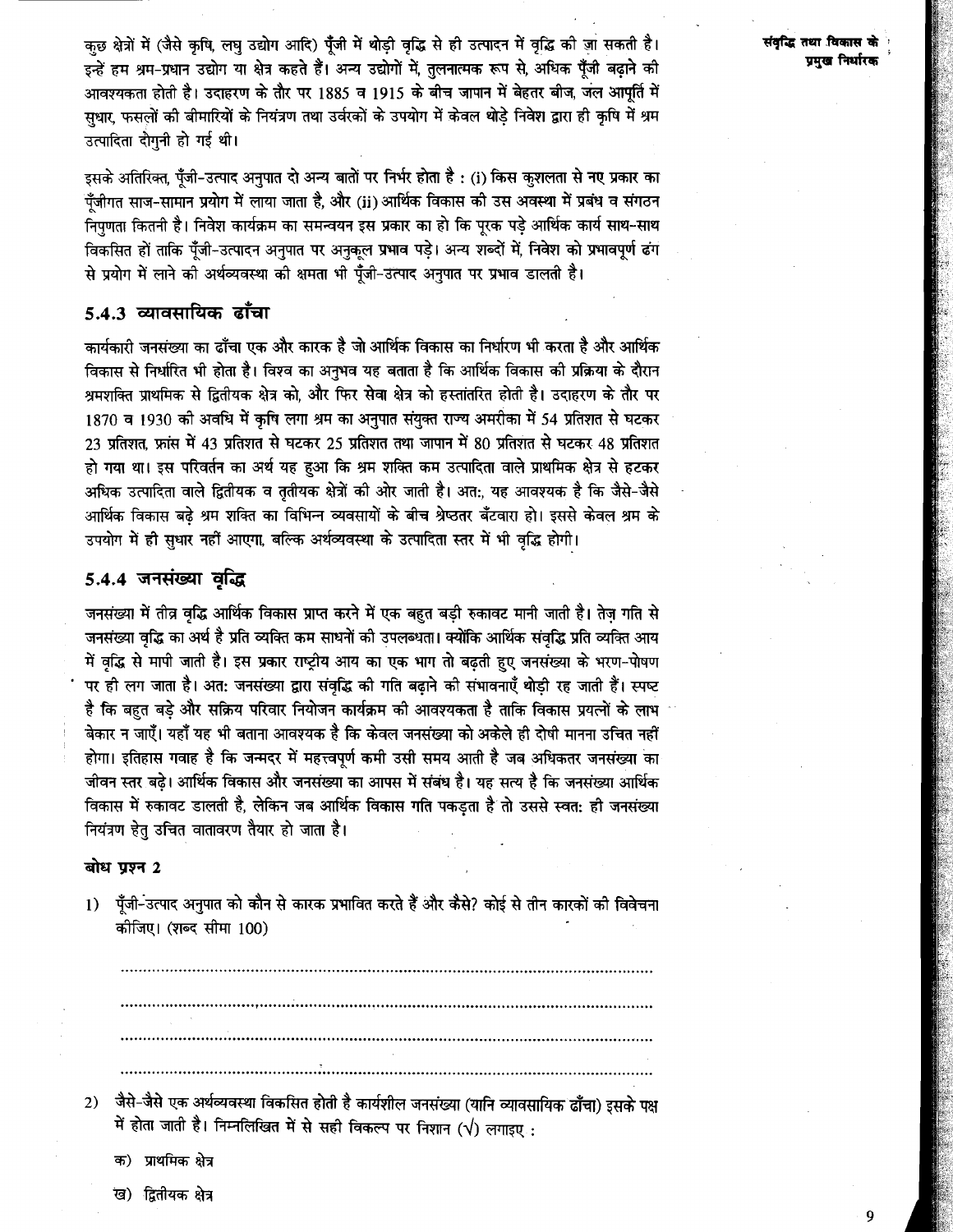### मारतीय अर्थव्यवस्था : संवृद्धि तथा विकास

- ततीयक क्षेत्र ग)
- ঘ) द्वितीयक एवं तृतीयक क्षेत्र
- ड) प्राथमिक तथा द्वितीयक क्षेत्र
- 3) निम्नलिखित में से जीवन स्तर का कौन-सा बेहतर सूचक है?
	- क) राष्ट्रीय आय
	- ख) पँजी निर्माण
	- पुँजी-उत्पाद अनुपात ग)
	- जन्म के समय जीवन प्रत्याशा घ)
	- ड) उपरोक्त में से कोई भी नहीं।
- 4) निम्नलिखित में से कोन से वक्तव्य सही हैं और कौन से गलत?
	- क) ऊँँची निवेश दर अर्थव्यवस्था के तीव्र संवृद्धि के लिए अच्छी नहीं होती। गलत⁄सही
	- ख) प्रति व्यक्ति आय में तीव्र वृद्धि के लिए जनसंख्या में वृद्धि होना अच्छा है। गलत⁄सही
	- राष्ट्रीय आय में वृद्धि आर्थिक विकास का सबसे अच्छा सूचक है। ग) गलत∕सही

घ) राष्ट्रीय आय को जनसंख्या से भाग देने पर प्रतिव्यक्ति आय की गणना की जा सकती है। गलत⁄सही

#### $5.5$ भारत का अनुभव

इस भाग में हम भारत में संवृद्धि और विकास के प्रदर्शन और उसके मूल्यांकन के बारे में बात करेंगे। भारत के विकास का एक महत्त्वपूर्ण लक्ष्य राष्ट्रीय आय में वृद्धि को तेज़ करना है। राष्ट्रीय आय में वृद्धि के साथ-साथ हम प्रति व्यक्ति आय में वृद्धि की प्रवृत्ति की भी जाँच करेंगे। पहले हम 1950 से लेकर अब तक राष्ट्रीय आय में प्रवृत्ति का अध्ययन करेंगे। इस हेतु हम साधन लागत पर निबल राष्ट्रीय उत्पाद के अनुमान लेते हैं। ये अनमान निम्नलिखित तालिका में है :

# तालिका 1: राष्ट्रीय आय (साधन लागत पर निबल राष्ट्रीय उत्पाद) में प्रवृत्ति (चालू व स्थिर कीमतों पर)

(इरोड़ रुपये)

| वर्ष      | चालू कीमतों पर | स्थिर (1980-81) कीमतों पर |
|-----------|----------------|---------------------------|
| 1950-51   | 8574           | 40454                     |
| 1960-61   | 14242          | 58602                     |
| 1970-71   | 36503          | 82211                     |
| 1980-81   | 110685         | 110685                    |
| 1990-91   | 418074         | 186446                    |
| 1995-96   | 857570         | 267330                    |
| 1999-2001 | 1590301        | 10,11,224*                |
| 2000-2001 | 1765238        | 10,63,479*                |

स्रोत : राष्ट्रीय लेखा साख्यिकी, सी.एस.ओ. 1997 और राष्ट्रीय लेखा साख्यिकी, 2001।

Note: \* 1993-94 को कोमतों पर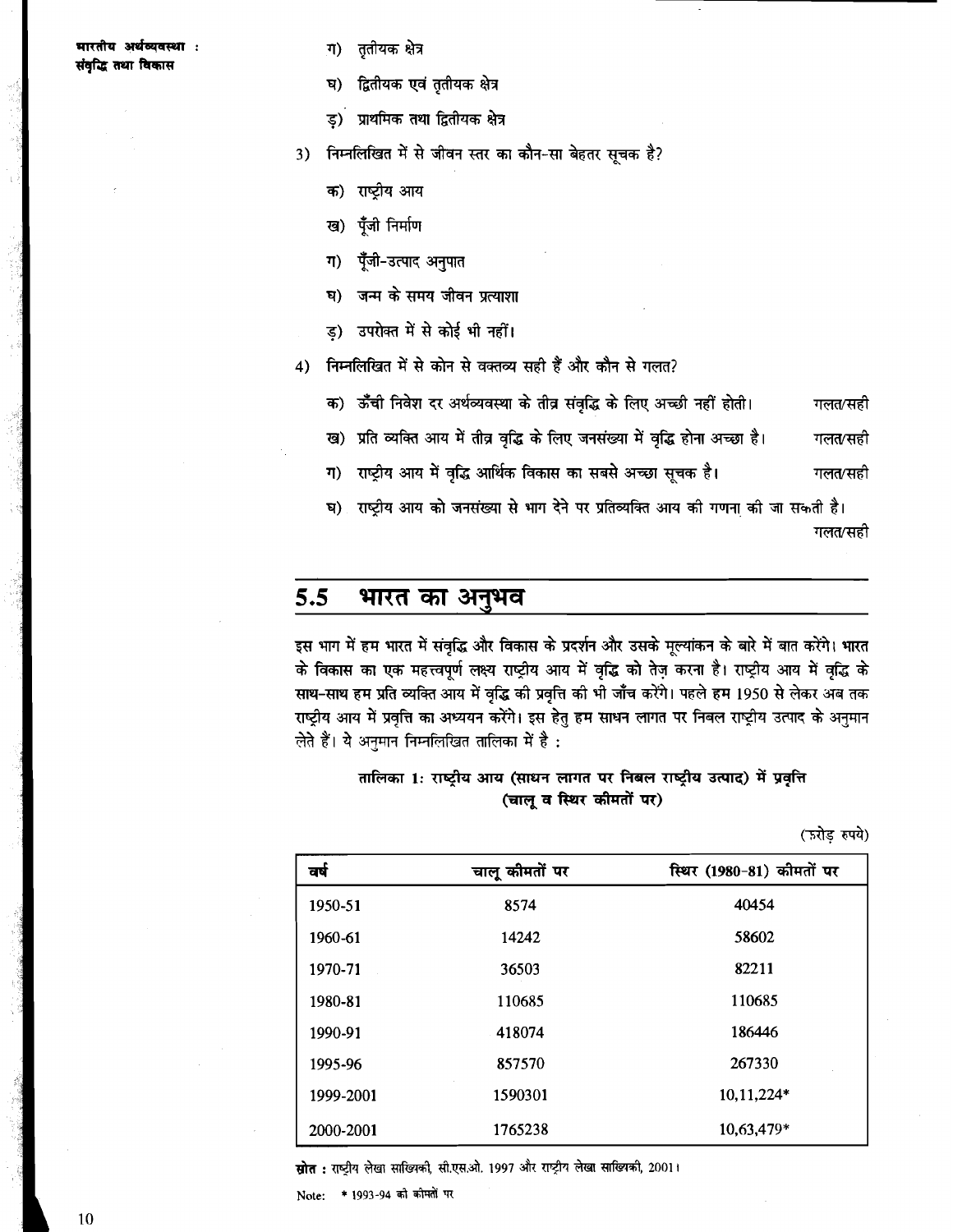तालिका-1 से पता चलता है कि 45 वर्ष की अवधि के दौरान भारत की (चाल कीमतों पर) राष्टीय आय 8574 करोड़ रुपये से बढ़कर 857570 करोड़ रुपये यानि 100 गुना हो गई। यह वृद्धि प्रथम पंचवर्षीय योजना में उतनी नहीं थी जितनी कि आगे की योजनाओं में।

लेकिन चाल कीमतों पर राष्ट्रीय आय में वृद्धि से देश की आर्थिक संवृद्धि का सही-सही पता नहीं चल सकता क्योंकि इस वृद्धि में कीमतों में वृद्धि भी शामिल रहती है। सही अनुमान केवल स्थिर कीमतों पर राष्ट्रीय आय से लगाया जा सकता है क्योंकि इसमें कीमतों में वृद्धि शामिल नहीं होती। तालिका-1 से स्पष्ट है कि स्थिर कीमतों पर (यानि वास्तविक आय में) वृद्धि चालु कीमतों पर यानि मौद्रिक आय में वृद्धि की अपेक्षा बहुत कम है। वास्तविक आय में वृद्धि केवल 6 गुना है जबकि मौद्रिक आय में यह 100 गुना है। अत: मौद्रिक आय की अधिकतर वृद्धि मुद्रास्फीति यानि कीमतों में वृद्धि के कारण हुई।

| तष        | चालू कीमतों पर (रुपये) | स्थिर कीमतों पर (रुपये)<br>(1980-81 की कीमतों पर) |
|-----------|------------------------|---------------------------------------------------|
| 1950-51   | 238                    | 1126                                              |
| 1960-61   | 328                    | 1350                                              |
| 1970-71   | 674                    | 1519                                              |
| 1980-81   | 1630                   | 1630                                              |
| 1990-91   | 4983                   | 2222                                              |
| 1995-96   | 9321                   | 2573                                              |
| 1999-2000 | 16047                  | 10204*                                            |
| 2000-2001 | 17530                  | 10561*                                            |

# तालिका 2: प्रतिव्यक्ति राष्ट्रीय आय (साधन लागत पर निबल राष्ट्रीय उत्पाद) में प्रवृत्ति (चालु व स्थिर कीमतों पर)

स्रोत : राष्ट्रीय लेखा साख्यिकी, सी.एस.ओ. 1997 और राष्ट्रीय लेखा साख्यिकी, 2001। Note:\* 1993-94 की कीमतों पर

तालिका 2 में चालू व स्थिर कीमतों दोनों पर प्रतिव्यक्ति आय के आंकड़े दिए गए हैं। स्थिर कीमतों पर राष्ट्रीय आय का उद्देश्य कीमतों के प्रभाव को हटाना था। प्रतिव्यक्ति आय का उद्देश्य जनसंख्या वृद्धि के प्रभाव को हटाना है। स्थिर कोमतों पर प्रतिव्यक्ति आय में वृद्धि से हमें जीवन स्तर में सुधार के बारे में पता चलता है। 45 वर्ष की अवधि में हालाँकि चालु कीमतों पर प्रति व्यक्ति आय 38 गुना बढी, स्थिर कीमतों पर यह केवल 2.3 गुना ही बढ़ी अर्थात् मौद्रिक आय में वृद्धि का अधिकतर भाग केवल कीमतों में वृद्धि के कारण ही बढ़ा।

विभिन्न पंचवर्षीय योजनाओं में वास्तविक राष्ट्रीय आय में वृद्धि की दर में भी काफी भिन्नता रही है। आज़ादी के बाद के पचास वर्षों में भारत जैसी नियोजित अर्थव्यवस्था में इसकी संवृद्धि दर में काफी उतार-चढ़ाव आए। तालिका 3 से हमें इस प्रवृत्ति के बारे में पता चलता है।

इस तालिका से स्पष्ट है कि पिछले 50 वर्षों में वृद्धि दर में उतार-चढ़ाव आते रहे हैं। सातवीं पंचवर्षीय योजना में कुल व प्रति व्यक्ति आय दोनों की दर सबसे अधिक थी। चौथी योजना तक तो यह 4 प्रतिशत के आस-पास थी, लेकिन पाँचवीं योजना से इसमें कुछ तेजी आई और यह 5 प्रतिशत से ऊपर जाने लगी।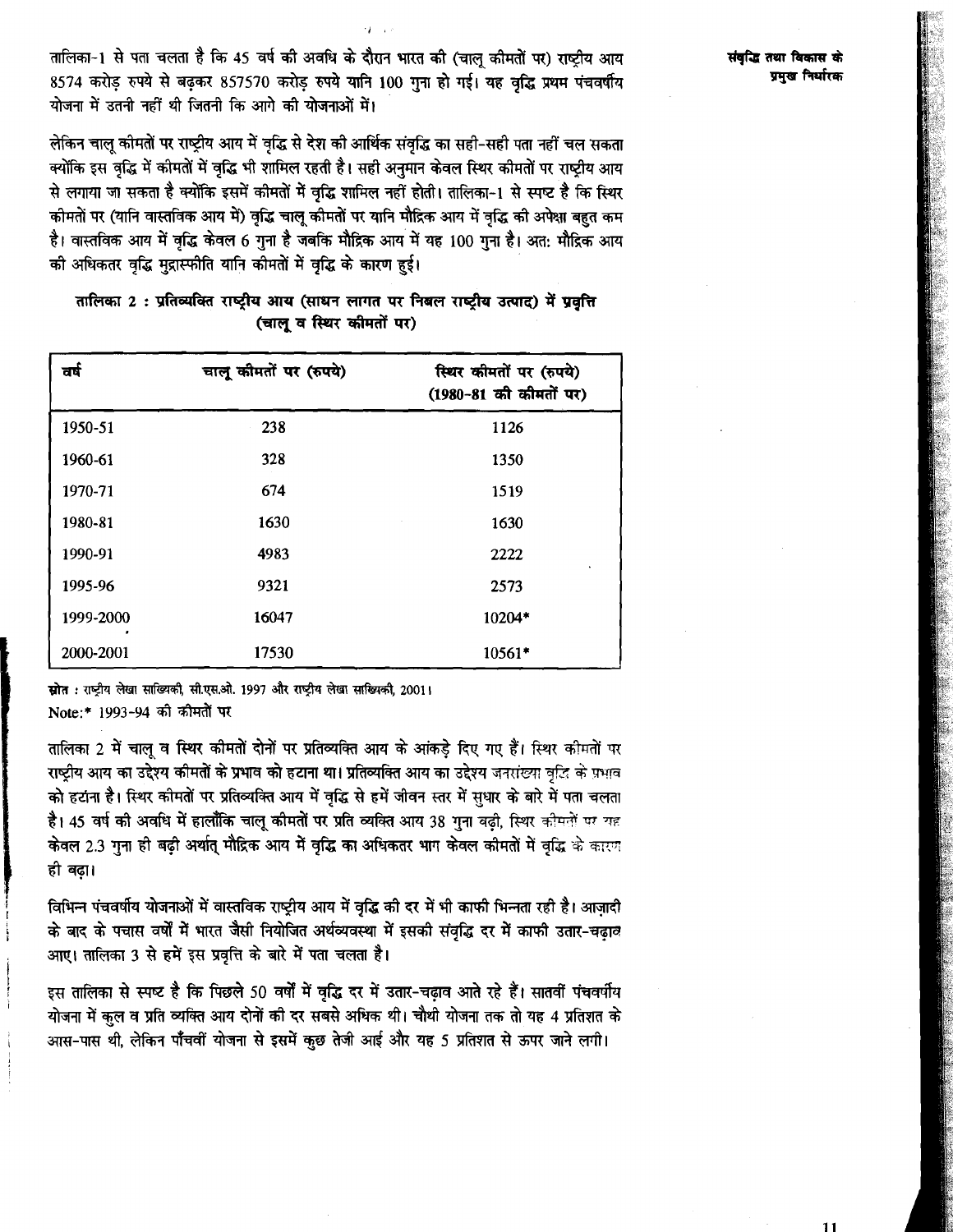|                                    | तालिका 3 : भारत में निवल राष्ट्रीय आय में वार्षिक औसत वृद्धि दर |  |
|------------------------------------|-----------------------------------------------------------------|--|
| (स्थर कीमतों 1980-81 की कीमतों पर) |                                                                 |  |

|                 | योजना अवधि | निबल राष्ट्रीय उत्पाद<br>(प्रतिशत) | प्रतिव्यक्ति निबल<br>(प्रतिशत) |
|-----------------|------------|------------------------------------|--------------------------------|
| प्रथम योजना     | 1951-56    | 3.6                                | 1.7                            |
| द्वितीय योजना   | 1956-61    | 4.0                                | 1.9                            |
| तृतीय योजना     | 1961-66    | 2.4                                | 0.1                            |
| वार्षिक योजनाएँ | 1966-69    | 3.7                                | 1.4                            |
| चतुर्थ योजना    | 1969-74    | 3.3                                | 0.9                            |
| पंचम योजना      | 1974-79    | 5.0                                | 2.6                            |
| वार्षिक योजना   | 1979-80    | $-6 - 0$                           | $-8.2$                         |
| छठी योजना       | 1980-85    | 5.4                                | 3.2                            |
| सातवीं योजना    | 1985-90    | 5.9                                | 3.6                            |
| वार्षिक योजना   | 1990-91    | 5.1                                | 3.0                            |
| वार्षिक योजना   | 1991-92    | $-0.1$                             | $-2.1$                         |
| वार्षिक योजना   | 1992-93    | 5.1                                | 3.1                            |
| वार्षिक योजना   | 1993-94    | 5.9                                | 4.1                            |
| वार्षिक योजना   | 1994-95    | 6.8                                | 4.9                            |
| वार्षिक योजना   | 1995-96    | 6.9                                | 5.1                            |
| वार्षिक योजना   | 1999-2000  | $6.6*$                             | $4.8*$                         |
| वार्षिक योजना   | 2000-2001  | $5.2*$                             | $3.5*$                         |

स्रोत : राष्ट्रीय लेखा साख्यिकी, सी.एस.ओ. 1997 और राष्ट्रीय लेखा साख्यिकी, 2001। Note: \* 1993-94 की कीमतों पर

# तालिका 4 : भारतीय अर्थव्यवस्था में सकल पूँजी निर्माण

| ਕਥੇ                  | निवेश दर (%) | सीमांत पूँजी उत्पाद<br>अनुपात (ICOR) | सकल घरेलू उत्पाद<br>वृद्धिदर |
|----------------------|--------------|--------------------------------------|------------------------------|
| 1951-52 से 55-56     | $-10.66$     | 2.95                                 | 3.61                         |
| $1956 - 57$ से 60-61 | 14.52        | 3.40                                 | 4.27                         |
| 1960-61 से 65-66     | 15.45        | 5.44                                 | 2.84                         |
| 1966-67 से 70-71     | 15.99        | 3.43                                 | 4.66                         |
| 1971-72 से 75-76     | 17.87        | 5.80                                 | 3.08                         |
| 1976-77 से 80-81     | 21.47        | 6.63                                 | 3.24                         |
| 1981-82 से 85-86     | 20.98        | 4.15                                 | 5.06                         |
| 1986-87 से 89-90     | 22.70        | 3.91                                 | 5.81                         |
| 1989-90 से 91-92     | 23.17        | 4.36                                 | 5.31                         |
| 1991-92 से 96-97     | 24.90        | 3.70                                 | 6.80                         |
| 1997-2000            | 28.20        | 4.30                                 | 6.50                         |

Ï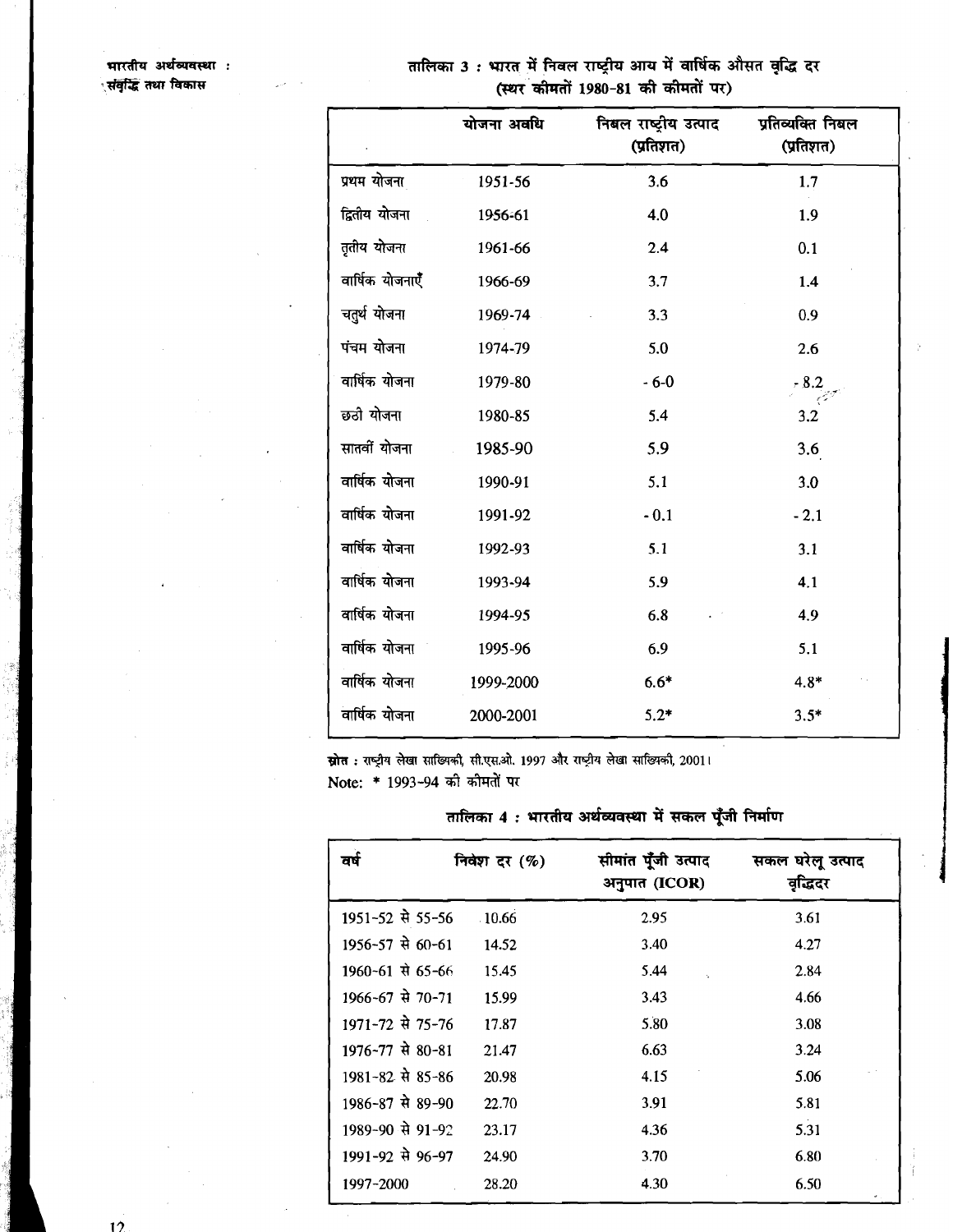सत्र रूप में

निवेश (I) निवेश दर  $(IV) =$ सकल घरेल उत्पाद (Y)

पूँजी में परिवर्तन (∆K) सीमांत पूँजी उत्पाद (ICOR) अनुपात = सकल घरेल उत्पाद में परिवर्तन ( $\Delta$ Y)

# स्रोत : ओठवीं योजना दस्तावेज़ (1992-97) और नवीं योजना दस्तावेज़ (1997-2002)

तालिका 4 से स्पष्ट है कि भारतीय अर्थव्यवस्था में पुँजी निर्माण की दर (निवेश दर) स्वतंत्रता के बाद से निरंतर बढ रही है। 1951-52 से 1955-56 के बीच यह 10 प्रतिशत से ऊपर थी जो 1986-87 से 1991 के बीच यह बढकर 23 प्रतिशत हो गई और 1997-2000 में यह 28 प्रतिशत थी। यह एक बड़ी उपलब्धि रही है। लेकिन इसके साथ-साथ आय में वृद्धि की दर उतनी नहीं बढ़ी। तालिका 4 में हमने पुँजी-उत्पाद अनुपात न लेकर सीमांत पुँजी-उत्पाद अनुपात (incremental capital-output ratio) लिया है। ऐसा करने के दो कारण हैं : (i) पूँजी मापना एक बहुत कठिन कार्य है, तथा (ii) राष्ट्रीय आय में तुरंत वद्धि सीमांत पँजी (यानि निवेश) पर निर्भर करती है। आर्थिक विश्लेषण में भी पुँजी-उत्पाद अनुपात में उतार-चढाव उसके पीछे विशेष कारण रहा है। इससे अर्थव्यवस्था में पँजी उपयोग की कशलता के स्तर में उतार-चढाव के बारे में पता चलता है।

उपरोक्त अध्ययन से स्पष्ट है कि राष्ट्रीय आय व प्रति व्यक्ति आय में वृद्धि विकास प्रक्रिया पर प्रकाश नहीं डालती है। आर्थिक विकास की प्रक्रिया का संबंध तो लोगों के जीवन स्तर से है. यानि क्या लोग दीर्घाय हो रहे हैं? क्या लोग बीमारी से बचे हैं? क्या वे वैज्ञानिक खोजों में लगे हैं? आदि आदि। आर्थिक विकास प्रक्रिया लोगों की क्षमता में वृद्धि लाने और अवसर बढाने की प्रक्रिया है जिसके माध्यम से उनके जीवन की गुणवत्ता में सुधार आता है।

उपरोक्त को ध्यान में रख हम कुछ सामाजिक सूचकों के बारे में बात करते हैं। तालिका-5 में मानव विकास के कुछ आधारभूत सूचक दिए गए हैं।

| वर्ष | जन्म के समय<br>जीवन प्रत्याशा<br>(वर्ष) | साक्षरता<br>दर (प्रतिशत) | जन्मदर<br>(प्रति हजार) | मृत्युदर<br>(प्रति हजार) | शिशु मृत्युदर<br>(प्रति हजार) |
|------|-----------------------------------------|--------------------------|------------------------|--------------------------|-------------------------------|
| 1951 | 32.1                                    | 18.3                     | 39.9                   | 27.4                     | 146                           |
| 1961 | 41.3                                    | 28.3                     | $-41.7$                | 22.8                     | 146                           |
| 1971 | 45.6                                    | 34.5                     | 36.9                   | 14.9                     | 129                           |
| 1981 | 50.4                                    | 43.6                     | 33.9                   | 12.5                     | 110                           |
| 1991 | 59.4                                    | 52.2                     | 29.5                   | 9.8                      | 80                            |

तालिका 5: मानव विकास के आधारभूत सूचक

स्रोत : भारत सरकार, आर्थिक समीक्षा 1996-97, वित्त मंत्रालय

जैसा कि तालिका-5 में देखा जा सकता है आर्थिक विकास के सभी सूचकों में सुधार आया है। 45 वर्षों में जन्म के समय जीवन प्रत्याशा 32.1 वर्ष से बढ़कर 59.4 वर्ष हो गई, साक्षरता दर लगभग तीन गना हो गई, जन्मदर और मृत्युदर कम हो गई। जन्मदर की अपेक्षा मृत्युदर तेजी से गिरने के कारण जनसंख्या तेजी से बढ़ी। शिशु-मृत्युदर भी काफी गिर गई। 1991 में भारत के व्यावसायिक ढाँचे में 65 प्रतिशत कार्यशील जनसंख्या कृषि (यानि प्राथमिक क्षेत्र) में, लगभग 15 प्रतिशत उद्योग (यानि द्वितीयक क्षेत्र) में, तथा शेष (20 प्रतिशत) सेवा (यानि तृतीयक क्षेत्र) में लगी थी। इससे पता चलता है कि हमारे रोजगार का मुख्य साधन अभी भी कृषि है। द्वितीयक व तृतीयक क्षेत्र में अपेक्षाकृत बहुत कम अनुपात कार्यरत है। कृषि में आवश्यकता से अधिक अनुपात है। लेकिन कृषि का सकल उत्पाद में अनुपात जो कि स्वतंत्रता के समय 50 प्रतिशत था घटकर 1991 में 33 प्रतिशत रह गया।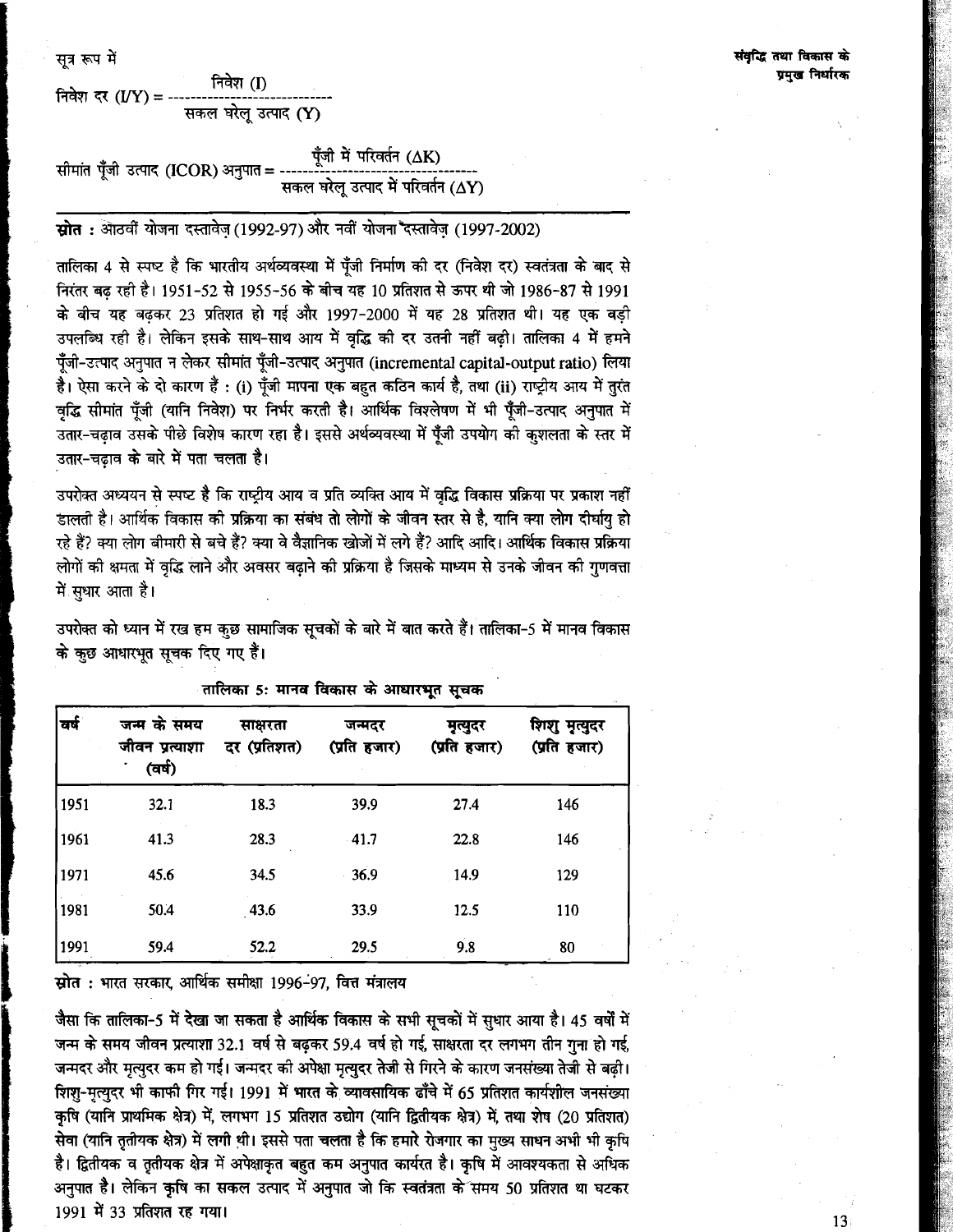भारतीय अर्थव्यवस्था : संवद्धि तथा विकास

व्यावसायिक ढाँचे के बारे में भारतीय अर्थव्यवस्था का अनुभव काफी निराशाजनक रहा है। इसके कारण कृषि क्षेत्र में अन्य क्षेत्रों की अपेक्षा प्रतिव्यक्ति आय बहुत कम रही है। गैर-कृषि क्षेत्रों (यानि उद्योग व सेवा क्षेत्र) की प्रतिव्यक्ति आय कृषि क्षेत्र को प्रति व्यक्ति आय की अपेक्षा 2.3 गुना थी जो कि पिछले 50 वर्षों में बढ़कर 4 गुना हो गई थी। अत: भारतीय अर्थव्यवस्था के तेज विकास के लिए यह आवश्यक है कृषि के उत्पादिता स्तर में वृद्धि हो और गैर-कृषि कार्यों में श्रम-शक्ति का अधिक भाग लगे।

### बोध पुण्न 3

- 1) स्वतंत्रता के बाद से 'संवृद्धि' और 'विकास' में भारत का क्या अनुभव रहा है? 100 शब्दों में बताइए। 2) खाली स्थान भरिए: क) सकल राष्ट्रीय उत्पाद में कृषि का अनुपात 1950 में 50 प्रतिशत था जो घटकर 1991 में ..... भारत में साक्षरता दर बढ़कर रह गई है :  $3)$ क) 99.1 प्रतिशत ख) 52.4 प्रतिशत 45.7 प्रतिशत ग) 23.5 प्रतिशत ঘ) ङ) उपरोक्त में से कोई भी नहीं। भारत में जन्म के समय जीवन प्रत्याशा बढ़कर यह हो गई:  $4)$ क) 99.1 वर्ष ख) 23.5 वर्ष ग) 45.7 वर्ष 59.4 वर्ष घ) ङ) उपरोक्त में से कोई भी नहीं। भारत में शिशु मृत्युदर गिर कर यह हो गई :  $5<sub>1</sub>$ क) 80 ख) -90 ग) 150
	- 108 ঘ)
	- ङ) उपरोक्त में से कोई भी नहीं।

 $14$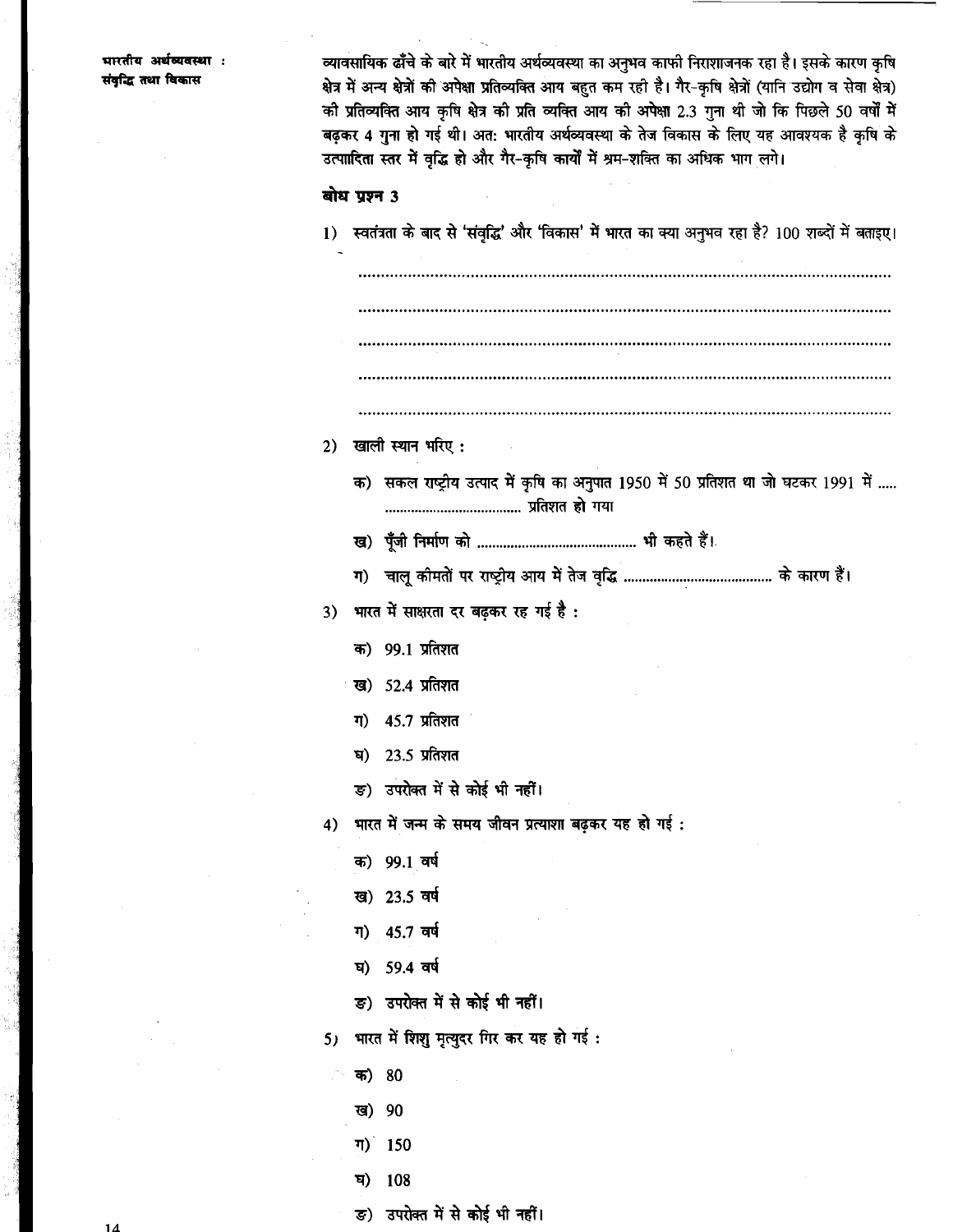भारत में कृषि क्षेत्र पर निर्भर श्रमशक्ति का यह अनुपात है :  $6)$ 

- क) एक-तिहाई
- ख) दो-तिहाई
- ग) आधा
- घ) तीन चौथाई
- चालु कीमतों पर राष्ट्रीय आय स्थिर कीमतों पर राष्ट्रीय आय की अपेक्षा इन कारणों से अधिक रहती  $7)$ है :
	- क) जनसंख्या वृद्धि
	- ख) मुद्रास्फीति (यानि कीमतों में वृद्धि)
	- ग) संवृद्धि दर को धीमी गति
	- घ) अवस्फीति (यानि कीमतों में गिराव)
- प्रति व्यक्ति राष्ट्रीय आय में वृद्धि की अपेक्षा राष्ट्रीय आय की वृद्धि दर निम्नलिखित कारण से अधिक 8) रही है :
	- क) सकारात्मक जनसंख्या वृद्धि
	- ख) मुद्रास्फीति (यानि कीमतों में वृद्धि)
	- संवृद्धि दर को गति धीमी होना ग)
	- नकारात्मक जनसंख्या वृद्धि घ)
- पूँजी निर्माण दर बढ़कर यह हो गई है। 9)
	- क) 12 प्रतिशत
	- 15 प्रतिशत ख)
	- 19 प्रतिशत ग)
	- $23 \overline{\smash{\mathrm{M}}}$ तिशत घ)
	- ক্ত) 35 प्रतिशत

#### 5.6 सारांश

इस इकाई का उद्देश्य आर्थिक 'संवृद्धि' तथा आर्थिक 'विकास' की अवधारणाओं से परिचय कराना और इनके बीच अंतर बताना है। कई बार लोग इन दोनों अवधारणाओं को एक ही मानते हैं, जो कि ठीक नहीं है। आर्थिक 'संवृद्धि' को अपेक्षा आर्थिक 'विकास' को अवधारणा अधिक विस्तृत है।

इस इकाई में हमने संवृद्धि तथा विकास में भारत के अनुभव की बात भी की है। संक्षेप में, यह संभव है कि पूँजी-उत्पादन अनुपात में परिवर्तन लाकर राष्ट्रीय आय में वृद्धि लाई जा सके लेकिन इस प्रक्रिया में यह संभव है बेरोज़गारी की समस्या भयंकर रूप धारण कर ले। अत: महत्त्व की बात यह है कि निवेश का ढाँचा कुछ इस प्रकार का हो कि रक्षा साज-सामान, इंजीरियरिंग व धातु उद्योग, रेलवे, जहाज़रानी आदि उद्योगों में जटिल पूँजी-प्रधान प्रौद्योगिको का प्रयोग हो, जबकि अधिकतर उपभोक्ता वस्तुएँ बनाने वाले व कृषि विकास कार्यक्रमों में श्रम-प्रधान प्रौद्योगिकी का प्रयोग हो जिनमें पूँजी कम लगती है। विकास के प्रारंभिक चरणों में ऐसा करना आवश्यक हो जाता है क्योंकि मृत्युदर घटने के कारण इस अवस्था में जनसंख्या का दबाव बढ़ता है। भारत जैसी विकाशील अर्थव्यवस्थाओं में यह आवश्यक है उत्पाद में वृद्धि और पूर्ण रोज़गार के उद्देश्यों के प्राप्ति के लिए एक साथ प्रयत्न किया जाए।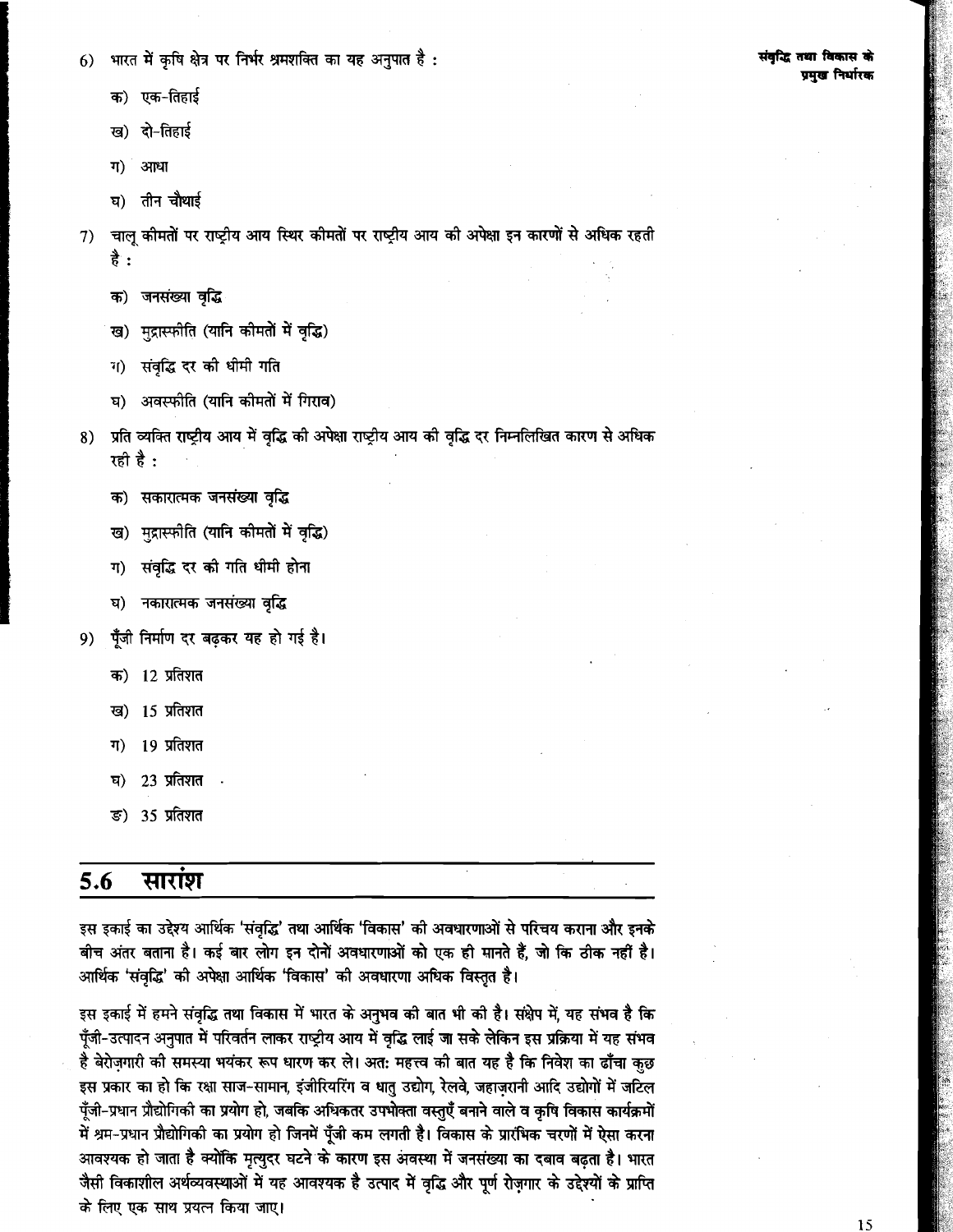भारतीय अर्थव्यवस्था : संबद्धि तथा विकास

आजादी के बाद पिछले 50 वर्षों में भारतीय अर्थव्यवस्था ने स्वयमेव धारणीय आर्थिक संवद्धि (Selfsustained economic growth) है। 50 वर्षों के प्रयत्नों के बावजुद भारत की एक बहुत बड़ी संख्या, जो कि करोडों में है. अत्यंत गरीब है। विकास नीतियों में भारी परिवर्तन लाने की आवश्यकता है ताकि देश की गरीब जनसंख्या विकास प्रक्रिया से लाभ उठा सकें।

 $)$ 

| 5.7<br>शब्दावला           |                      |                                                                                                                              |  |
|---------------------------|----------------------|------------------------------------------------------------------------------------------------------------------------------|--|
| आर्थिक संवृद्धि           |                      | आय या प्रति व्यक्ति आय में वृद्धि।                                                                                           |  |
| आर्थिक विकास              |                      | जीवन की गुणवत्ता में सुधार लाने की प्रक्रिया।                                                                                |  |
| प्रति व्यक्ति आय          |                      | कुल राष्ट्रीय आय को कुल जनसंख्या से भाग देने पर प्राप्त।                                                                     |  |
| रुग्णता (Morbidity)       |                      | अस्वस्थता।                                                                                                                   |  |
| राष्ट्रीय आय              |                      | अर्थव्यवस्था में एक वर्ष में उत्पादित अंतिम वस्तुओं एवं सेवाओं का<br>मौद्रिक मूल्य।                                          |  |
| प्राथमिक क्षेत्र          |                      | कृषि और उससे संबंधित कार्य, वानिकी, मछली पालन आदि।                                                                           |  |
| द्वितीयक                  |                      | सभी प्रकार की विनिर्माण और निर्माण क्रियाएँ इसे उद्योगिक क्षेत्र भी<br>कहते हैं।                                             |  |
| तृतीयक क्षेत्र            |                      | सभी प्रकार के सेवा कार्य जैसे बैंकिंग, परिवहन, बीमा, प्रशासन,<br>व्यापार आदि।                                                |  |
| दुश्चक्र (Vicious Circle) | $\ddot{\phantom{a}}$ | एक ऐसी स्थिति जिसमें कारक एक-दूसरे को कुछ इस प्रकार<br>प्रभावित करते हैं कि पहले से खराब स्थिति और खराब होती चली<br>जाती है। |  |

#### कुछ उपयोगी पुस्तकें  $5.8$

Central Statistical Organisation (1997) : "National Accounts Statistics", Department of Statistics, Ministry of Planning, Government of India.

Eswaran, Mukesh and Kotwal Ashok (1994) : "Why Poverty Persists in India" Oxford University Press, New Delhi Chapter 1, Pages 1-25.

Kapila U. **(ed)** (1996) : "Indian Economy Since Independence 7th Edition ", Academic Foundation Delhi, Chapters 1-3, pages 25-45.

Meier, G.M.: "Leading Issues in Economic Development", Oxford University Press, Oxford, Fourth Edition, Chapter 1, 2, 3,

Todaro, Michal P. (1994): "Economic Developmet", Longman Group UK limited, New York, Chapters 1,3, 4. Fifth Edition.

World Bank (1991) : "World Development", Oxford University Press, New York.

#### बोध प्रश्नों के उत्तर अथवा दिशा संकेत 5.9

बोध प्रश्न 1

1) आर्थिक संवृद्धि से अभिप्राय राष्ट्रीय आय अथवा प्रतिव्यक्ति आय में वृद्धि से है। अधिक विवरण के  $tan \sin \theta$   $2\pi$